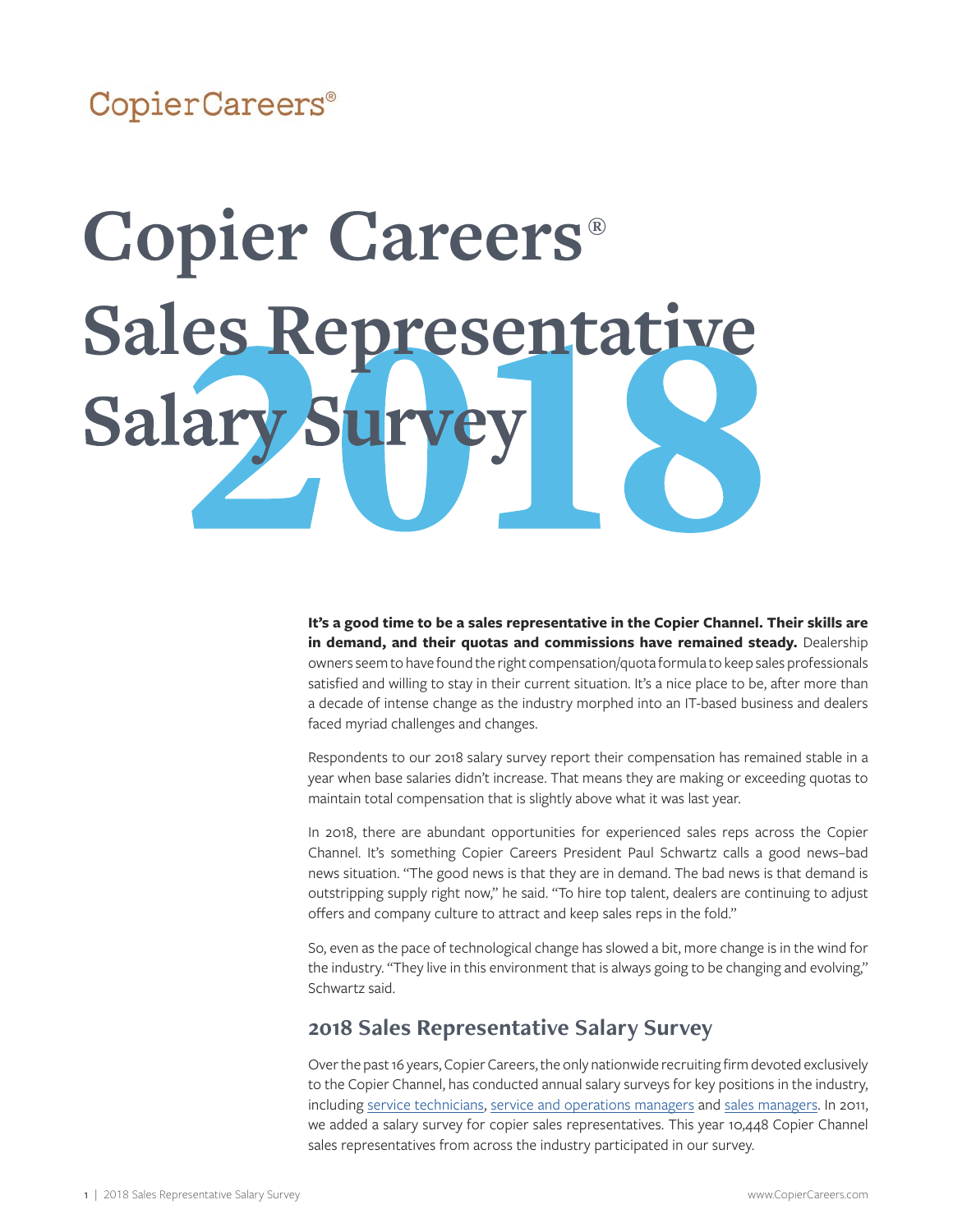# 10,448

# **COPIER CHANNEL SALESPEOPLE PARTICIPATED IN OUR 2018 SURVEY**

#### **Copier Sales Representatives by the Numbers**

Zero. That's the big number for sales reps to consider in this year's survey — and it's a really good thing for experienced sales professionals. "It's basically **zero unemployment** for copier sales reps, if you are producing," said Schwartz, of Copier Careers.

"In past years, we would see ebbs and flows, but this may be the best time in all 30 years that we have been involved in the industry," he said.

Base salaries, commissions and quotas remain stable, with the total average compensation in 2018 for all job titles at \$117,064, which is up slightly from last year. That year-over-year stability indicates that dealerships have found the right way to compensate sales reps, Schwartz said. Anecdotally, recruiters say that many sales reps report they are happy in their job and satisfied with their compensation.

"When I get ahold of a sales rep, one of the first things they say is, 'I'm really happy in my position,'" said Jessica Crowley, business development manager and senior recruiter at Copier Careers. "They are interested in what's available, but it's not, 'Get me out of here; I can't do what I want.'"

Sales pros from across the industry who responded to this year's survey include those who self-identified across seven job titles. The greatest number identified their job as MPS/Solutions sales rep (35.9 percent), Named Account manager (18.9 percent) and Account Executive (18.7 percent).

#### *Salespeople who participated in survey by job title*

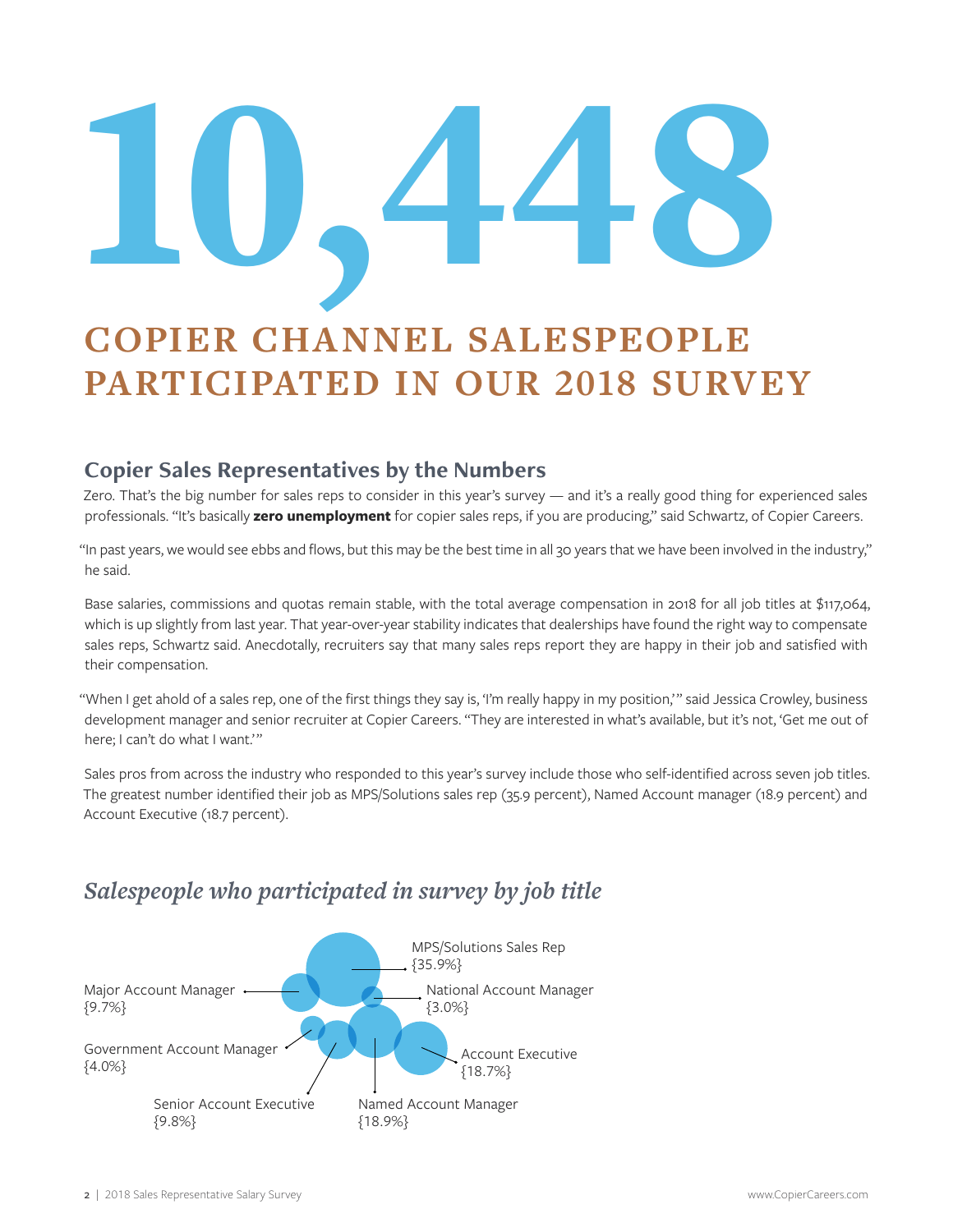#### *Total Average Compensation, All Job Titles*



#### **For Sales Reps, Compensation Is Steady as She Goes**

In 2018, survey respondents indicated that their base salary and total compensation remained steady across all job titles. This marks the third year that sales professionals have maintained or slightly improved their compensation.

- The **average annual base salary** across all job titles was \$49,092, up \$180 from 2017
- The **average sales rep commission** was \$68,142, up \$76 from last year
- The **average total compensation** was \$117,064, an increase of \$86

"Sales reps are doing well," Schwartz said. "It's not like during the recession, where we were seeing bonuses drop or compensation cut. It's been really consistent."

Not long ago, as the industry became more IT-based, sales reps often expressed frustration that dealers could not deliver on solutions and were struggling to figure out how to compensate sales reps for selling a host of new products and services. But that has all changed for the better.

"Now our clients, the dealerships, have those things figured out," Schwartz said. "People are comfortable, and they're doing well."

#### *Total Average Compensation, by Job Title*

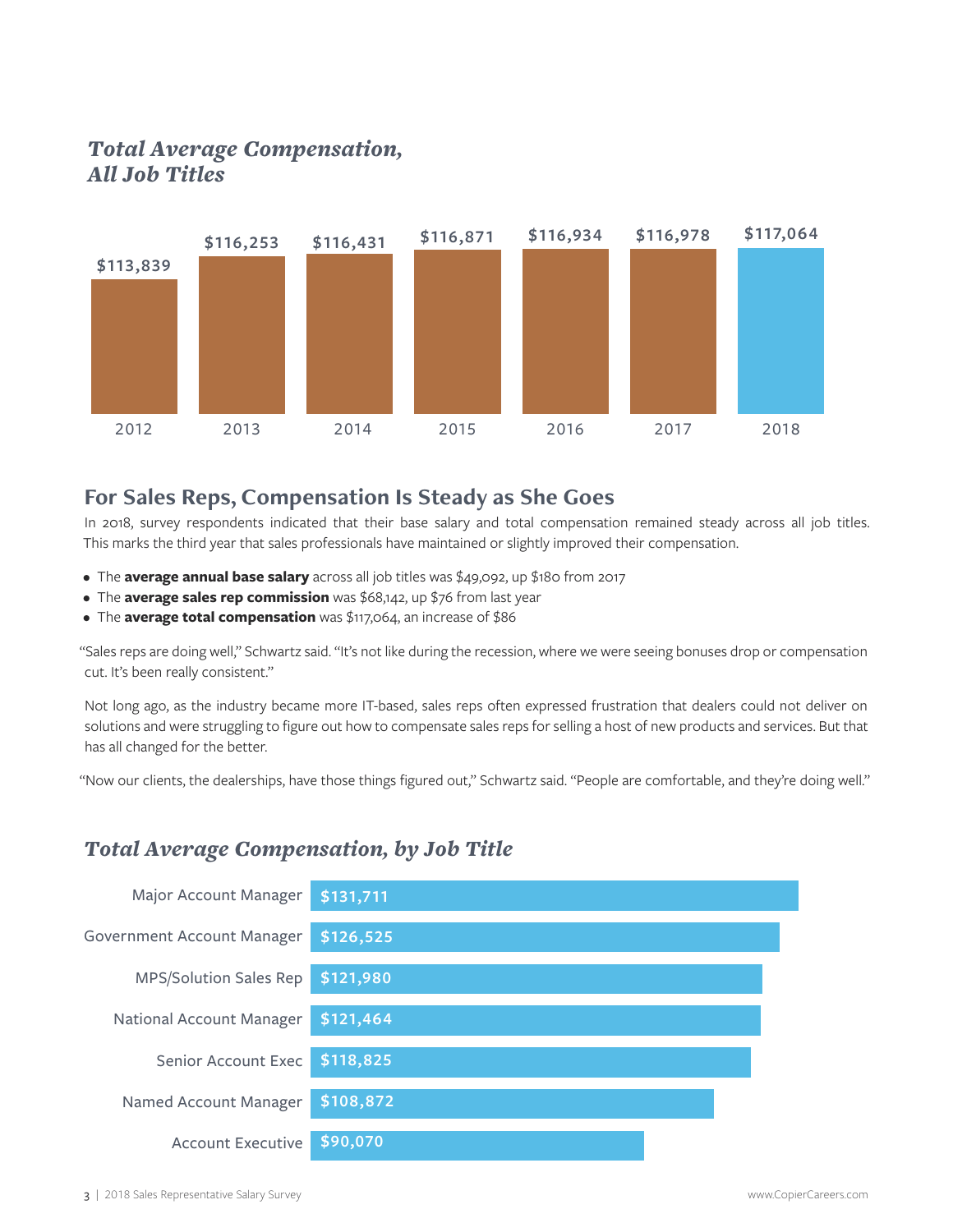# *"Our clients want those 150 percent quota sales reps because they don't have to baby-sit them."*

If the compensation of sales representatives has remained steady, it's because when they do their work well, it steadies the Copier Channel. They sell solutions and services, and they have a nose for finding new business. That's why recruiting experienced sales reps is a focus for many dealerships.

"Dealers want people with industry experience, and they are willing to wait for that person to become available," Crowley said. "Our clients want those 150 percent quota sales reps because they don't have to baby-sit them. They just tell them what their set way of doing business is, and they can just let 'em go."

#### *Salary vs. Commission*



#### **2018 Average Monthly Quota**

| <b>MPS/Solutions Sales Rep</b> | \$46,066 | $+$ \$35 |
|--------------------------------|----------|----------|
| Named Account Manager          | \$60,022 | $+ $30$  |
| <b>Account Executive</b>       | \$38,412 | $+ $790$ |
| <b>Overall Average Quota</b>   | \$48,167 | $+ $122$ |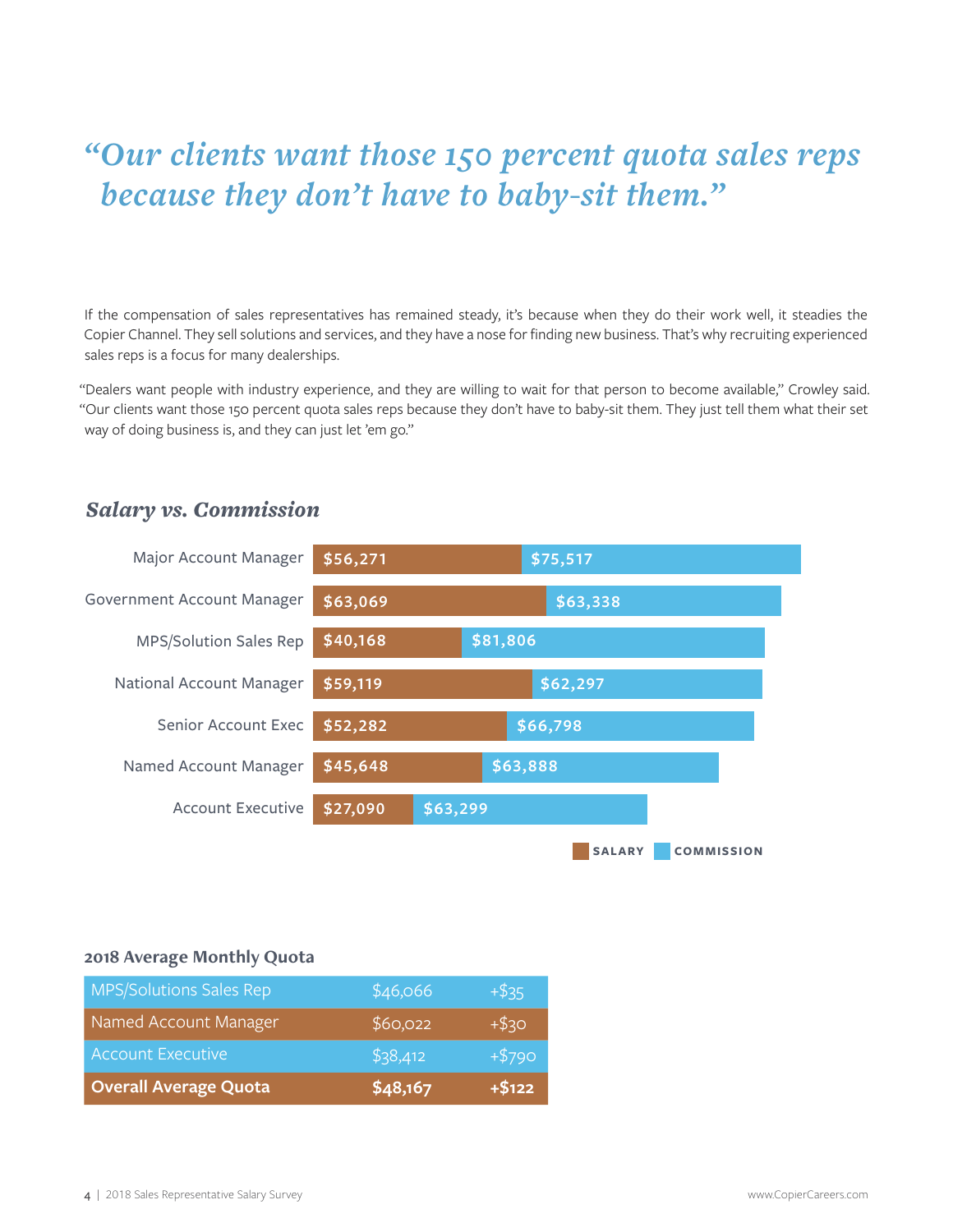# *"The job market moves fast. Employers need to move faster."*

#### **Finding Talent in a Very Tight Labor Pool**

"We're always looking for hunters. It's been that way since Day 1," Schwartz said of the No. 1 recruiting target in the Copier Channel. "Everyone's looking to grow and bring in new business, so that calls for a hunter."

Schwartz and Crowley agree that being proactive is key to finding a great hunter — and they also agree that it's not an easy task. "The right time to contact someone like Copier Careers is when you have a whole team, so there is time, so you can make a hiring decision not in a panic mode," Crowley said. "I tell that to every single client. If they anticipate hiring a sales individual, they have to move quickly, because if a candidate has a proven track record of success, they won't be on the market very long."

Crowley, who has been recruiting in the industry for nearly a decade, said that the advantage she and other recruiters have is that they are in touch with a lot of experienced candidates, "so when they are ready to make a move, they come to us."

Being decisive and nimble as a recruiter and an employer can make a difference. Crowley said that external factors can make top candidates ready to consider their options in an afternoon. They may have a new sales manager they don't like; the dealer switched their territory; their compensation changed; or they want to relocate. When that happens, it happens quickly.

#### **I Love My Job. No, Wait. I Hate My Job**

Crowley and Schwartz say that the continuing evolution of the Copier Channel can quickly turn a happy, settled employee into someone looking for a new job. "The job market moves fast. Employers need to move faster," Schwartz said.

Crowley recalled a recent conversation with a major account rep who has been with one company for more than a decade and was doing well. "At the time, she said, 'Let's keep in touch,'" Crowley said. A few days later, the same woman called to set up a time to talk about her options.

"Something must have happened," Crowley said. "Situations always come up, and that's why it's important for us to stay in contact with people we know in the industry, whether they are looking or not. Because things change daily."

Crowley notes that in the tight market, dealers are looking for new ways to attract top sales talent, and money isn't the only incentive. "It's also about company culture," she said. "Candidates want to know what it's like to work there on a daily basis."

She sees a common thread among candidates in what they want from an employer. "They want to work for a company with a good reputation and a solid onboarding process that builds immediate rapport between them and the employer," she said. "Most importantly, they want to know that they will be valued, resources are available when needed and success will be forthcoming."

Non-compete agreements are still an issue in hiring, Schwartz said. "If anything, clients are looking at them more carefully and are afraid of litigation." His advice is the same as it was in last year's survey: Be sure to have your legal counsel review a non-compete..

At Copier Careers, recruiters also screen candidates on several industry benchmarks, including sales, territory, performance against quota, awards and other factors. "The value-add that we bring is that we are able to vet people, to find and place the most experienced sales candidates for our clients," Schwartz said. "Our connections allow us to continue to help our clients in this ever-changing industry. We stay in contact with people, provide them with information and engage them on opportunities."